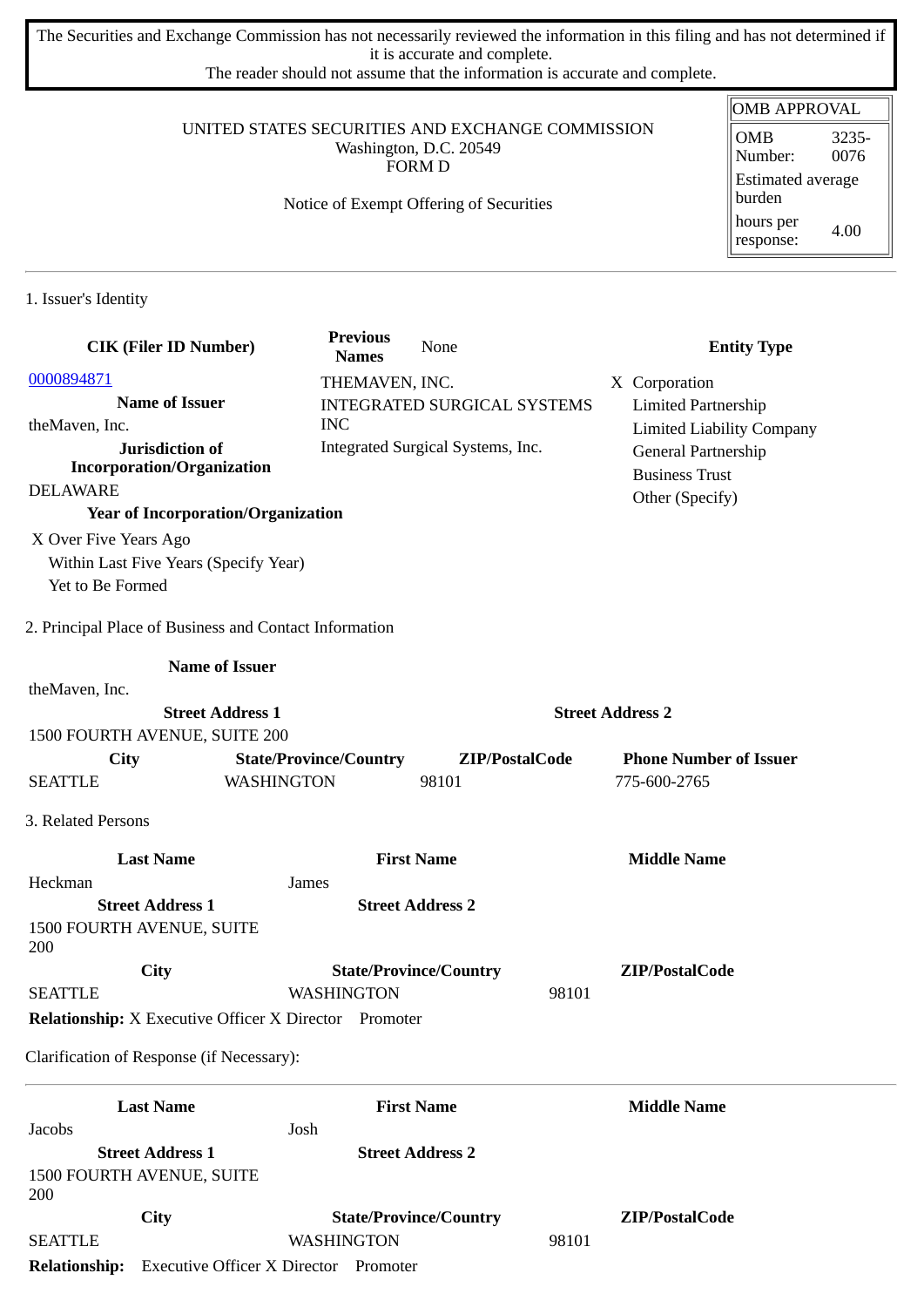Clarification of Response (if Necessary):

| <b>Last Name</b>                                            | <b>First Name</b>                                                 | <b>Middle Name</b>      |
|-------------------------------------------------------------|-------------------------------------------------------------------|-------------------------|
| Smith<br><b>Street Address 1</b>                            | Doug<br><b>Street Address 2</b>                                   |                         |
| 1500 FOURTH AVENUE, SUITE<br>200                            |                                                                   |                         |
| City<br><b>SEATTLE</b>                                      | <b>State/Province/Country</b><br>WASHINGTON                       | ZIP/PostalCode<br>98101 |
| <b>Relationship:</b> X Executive Officer Director Promoter  |                                                                   |                         |
| Clarification of Response (if Necessary):                   |                                                                   |                         |
| <b>Last Name</b>                                            | <b>First Name</b>                                                 | <b>Middle Name</b>      |
| Edmondson                                                   | Paul                                                              |                         |
| <b>Street Address 1</b>                                     | <b>Street Address 2</b>                                           |                         |
| 1500 FOURTH AVENUE, SUITE<br>200                            |                                                                   |                         |
| City                                                        | <b>State/Province/Country</b>                                     | ZIP/PostalCode          |
| <b>SEATTLE</b>                                              | <b>WASHINGTON</b>                                                 | 98101                   |
| <b>Relationship:</b> X Executive Officer Director Promoter  |                                                                   |                         |
| Clarification of Response (if Necessary):                   |                                                                   |                         |
| <b>Last Name</b>                                            | <b>First Name</b>                                                 | <b>Middle Name</b>      |
| Joldersma                                                   | Benjamin                                                          |                         |
| <b>Street Address 1</b><br>1500 FOURTH AVENUE, SUITE<br>200 | <b>Street Address 2</b>                                           |                         |
| City                                                        | <b>State/Province/Country</b>                                     | ZIP/PostalCode          |
| <b>SEATTLE</b>                                              | <b>WASHINGTON</b>                                                 | 98101                   |
| <b>Relationship:</b> X Executive Officer Director Promoter  |                                                                   |                         |
| Clarification of Response (if Necessary):                   |                                                                   |                         |
| <b>Last Name</b>                                            | <b>First Name</b>                                                 | <b>Middle Name</b>      |
| Fichthorn                                                   | John                                                              |                         |
| <b>Street Address 1</b><br>1500 FOURTH AVENUE, SUITE<br>200 | <b>Street Address 2</b>                                           |                         |
| City<br><b>SEATTLE</b>                                      | <b>State/Province/Country</b><br>WASHINGTON                       | ZIP/PostalCode<br>98101 |
| <b>Relationship:</b>                                        | <b>Executive Officer X Director Promoter</b>                      |                         |
| Clarification of Response (if Necessary):                   |                                                                   |                         |
| <b>Last Name</b>                                            | <b>First Name</b>                                                 | <b>Middle Name</b>      |
| Sims                                                        | Todd                                                              |                         |
| <b>Street Address 1</b>                                     | <b>Street Address 2</b>                                           |                         |
| 1500 FOURTH AVENUE, SUITE<br>200                            |                                                                   |                         |
| City                                                        | <b>State/Province/Country</b>                                     | ZIP/PostalCode          |
| <b>SEATTLE</b><br><b>Relationship:</b>                      | <b>WASHINGTON</b><br><b>Executive Officer X Director Promoter</b> | 98101                   |
| Clarification of Response (if Necessary):                   |                                                                   |                         |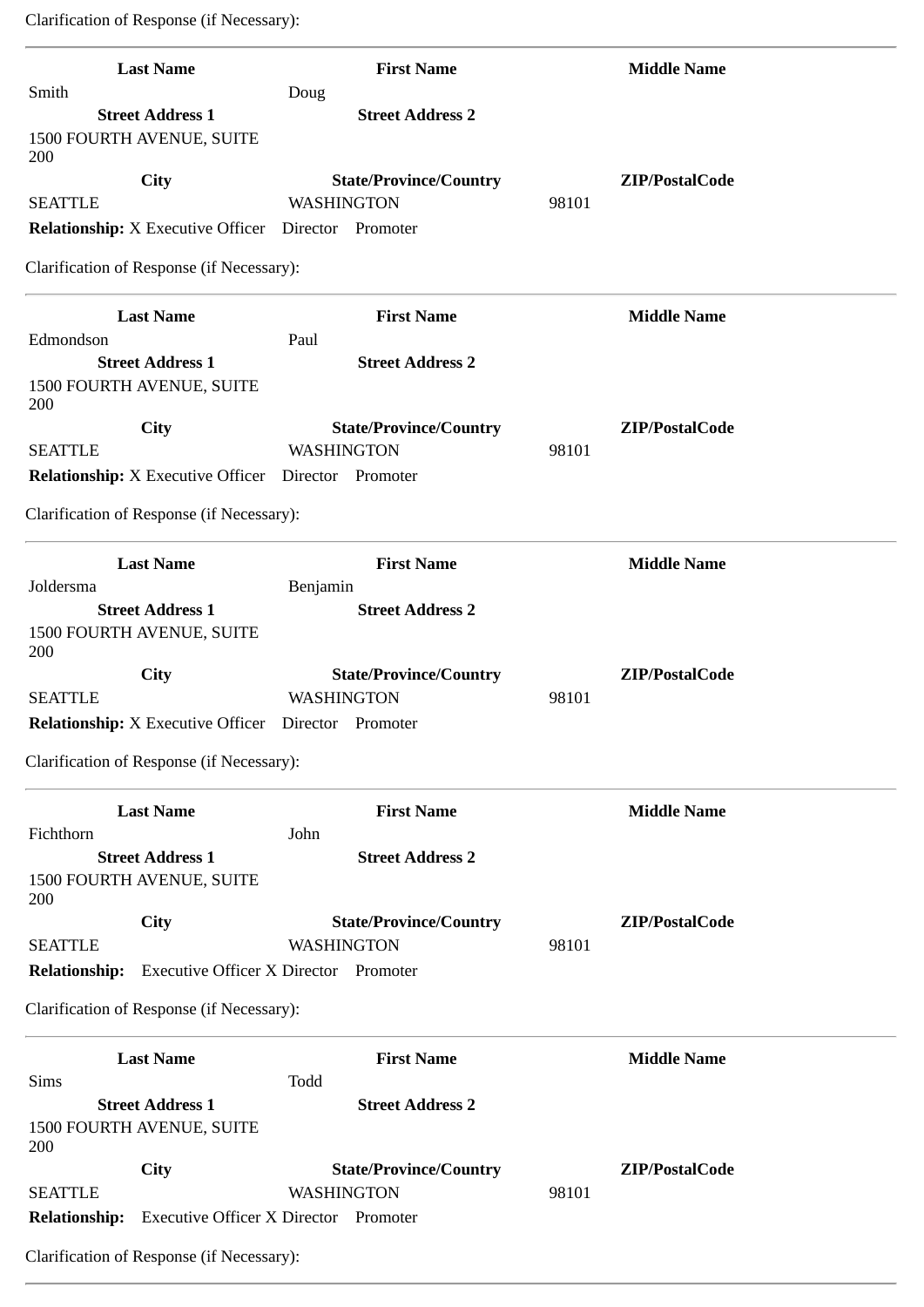| <b>Last Name</b>                                           | <b>First Name</b>                | <b>Middle Name</b>        |
|------------------------------------------------------------|----------------------------------|---------------------------|
| Mills                                                      | Peter                            |                           |
| <b>Street Address 1</b>                                    | <b>Street Address 2</b>          |                           |
| 1500 FOURTH AVENUE, SUITE<br>200                           |                                  |                           |
| City                                                       | <b>State/Province/Country</b>    | ZIP/PostalCode            |
| <b>SEATTLE</b>                                             | <b>WASHINGTON</b>                | 98101                     |
| Relationship: Executive Officer X Director Promoter        |                                  |                           |
| Clarification of Response (if Necessary):                  |                                  |                           |
| <b>Last Name</b>                                           | <b>First Name</b>                | <b>Middle Name</b>        |
| Sen<br><b>Street Address 1</b>                             | Rinku<br><b>Street Address 2</b> |                           |
| 1500 FOURTH AVENUE, SUITE<br>200                           |                                  |                           |
| <b>City</b>                                                | <b>State/Province/Country</b>    | ZIP/PostalCode            |
| <b>SEATTLE</b>                                             | WASHINGTON                       | 98101                     |
| Relationship: Executive Officer X Director Promoter        |                                  |                           |
| Clarification of Response (if Necessary):                  |                                  |                           |
| <b>Last Name</b>                                           | <b>First Name</b>                | <b>Middle Name</b>        |
| <b>Bailey</b>                                              | David                            |                           |
| <b>Street Address 1</b>                                    | <b>Street Address 2</b>          |                           |
| 1500 FOURTH AVENUE, SUITE<br>200                           |                                  |                           |
| <b>City</b>                                                | <b>State/Province/Country</b>    | ZIP/PostalCode            |
| <b>SEATTLE</b>                                             | <b>WASHINGTON</b>                | 98101                     |
| <b>Relationship:</b> Executive Officer X Director Promoter |                                  |                           |
| Clarification of Response (if Necessary):                  |                                  |                           |
|                                                            |                                  |                           |
| 4. Industry Group                                          |                                  |                           |
| Agriculture                                                | <b>Health Care</b>               | Retailing                 |
| <b>Banking &amp; Financial Services</b>                    | Biotechnology                    | Restaurants               |
| <b>Commercial Banking</b>                                  | Health Insurance                 | Technology                |
| Insurance                                                  | Hospitals & Physicians           | Computers                 |
| Investing<br><b>Investment Banking</b>                     | Pharmaceuticals                  | Telecommunications        |
| Pooled Investment Fund                                     | Other Health Care                | X Other Technology        |
| Is the issuer registered as                                | Manufacturing                    | <b>Travel</b>             |
| an investment company under                                | <b>Real Estate</b>               | Airlines & Airports       |
| the Investment Company<br>Act of 1940?                     | Commercial                       |                           |
| Yes<br>N <sub>o</sub>                                      | Construction                     | Lodging & Conventions     |
| Other Banking & Financial Services                         | <b>REITS &amp; Finance</b>       | Tourism & Travel Services |
| <b>Business Services</b>                                   |                                  | <b>Other Travel</b>       |
| Energy                                                     | Residential                      | Other                     |
| <b>Coal Mining</b>                                         | <b>Other Real Estate</b>         |                           |
| <b>Electric Utilities</b>                                  |                                  |                           |
| <b>Energy Conservation</b>                                 |                                  |                           |
|                                                            |                                  |                           |
| <b>Environmental Services</b>                              |                                  |                           |
| Oil & Gas                                                  |                                  |                           |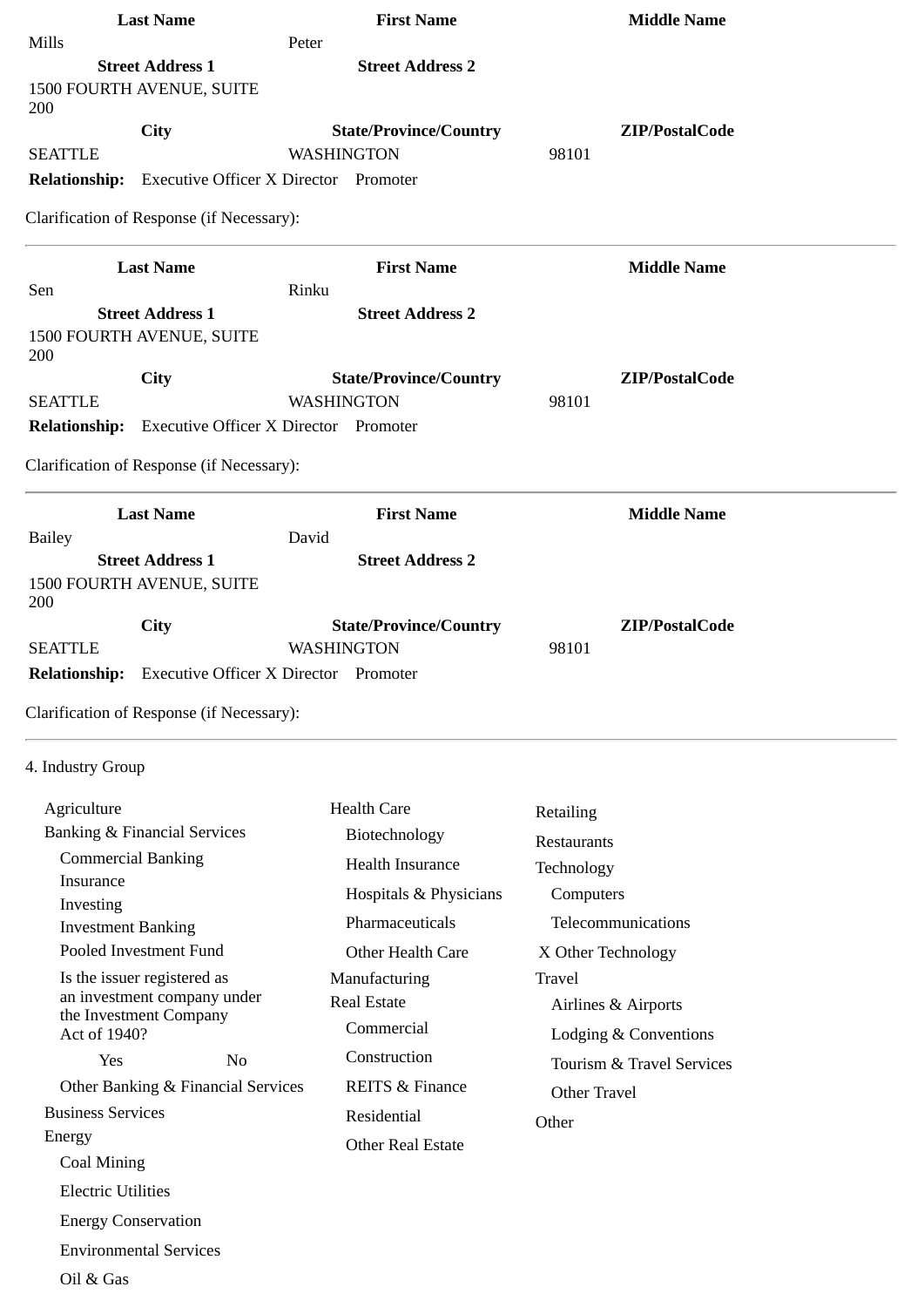## Other Energy

5. Issuer Size

| <b>Revenue Range</b>             | OR | <b>Aggregate Net Asset Value Range</b> |
|----------------------------------|----|----------------------------------------|
| No Revenues                      |    | No Aggregate Net Asset Value           |
| $$1 - $1,000,000$                |    | $$1 - $5,000,000$                      |
| $$1,000,001 - $5,000,000$        |    | \$5,000,001 - \$25,000,000             |
| $$5,000,001 -$<br>\$25,000,000   |    | \$25,000,001 - \$50,000,000            |
| $$25,000,001 -$<br>\$100,000,000 |    | \$50,000,001 - \$100,000,000           |
| Over \$100,000,000               |    | Over \$100,000,000                     |
| X Decline to Disclose            |    | Decline to Disclose                    |
| Not Applicable                   |    | Not Applicable                         |
|                                  |    |                                        |

6. Federal Exemption(s) and Exclusion(s) Claimed (select all that apply)

|                                                                   |                   | Investment Company Act Section 3(c) |  |  |
|-------------------------------------------------------------------|-------------------|-------------------------------------|--|--|
| Rule $504(b)(1)$ (not (i), (ii) or (iii))                         | Section $3(c)(1)$ | Section $3(c)(9)$                   |  |  |
| Rule 504 (b) $(1)(i)$                                             | Section $3(c)(2)$ | Section $3(c)(10)$                  |  |  |
| Rule 504 (b) $(1)(ii)$<br>Rule 504 (b)(1)(iii)<br>$X$ Rule 506(b) | Section $3(c)(3)$ | Section $3(c)(11)$                  |  |  |
|                                                                   | Section $3(c)(4)$ | Section $3(c)(12)$                  |  |  |
| Rule $506(c)$                                                     | Section $3(c)(5)$ | Section $3(c)(13)$                  |  |  |
| Securities Act Section 4(a)(5)                                    | Section $3(c)(6)$ | Section $3(c)(14)$                  |  |  |
|                                                                   | Section $3(c)(7)$ |                                     |  |  |

7. Type of Filing

|           | X New Notice Date of First Sale 2020-08-14 First Sale Yet to Occur |  |
|-----------|--------------------------------------------------------------------|--|
| Amendment |                                                                    |  |

8. Duration of Offering

Does the Issuer intend this offering to last more than one year? Yes X No

9. Type(s) of Securities Offered (select all that apply)

| X Equity                                                                                       | Pooled Investment Fund Interests   |
|------------------------------------------------------------------------------------------------|------------------------------------|
| Debt                                                                                           | Tenant-in-Common Securities        |
| Option, Warrant or Other Right to Acquire Another Security                                     | <b>Mineral Property Securities</b> |
| Security to be Acquired Upon Exercise of Option, Warrant or<br>Other Right to Acquire Security | Other (describe)                   |

10. Business Combination Transaction

Is this offering being made in connection with a business combination transaction, such is this oriering being made in connection with a business combination transaction, such Yes X No<br>as a merger, acquisition or exchange offer?

Clarification of Response (if Necessary):

11. Minimum Investment

Minimum investment accepted from any outside investor \$0 USD

12. Sales Compensation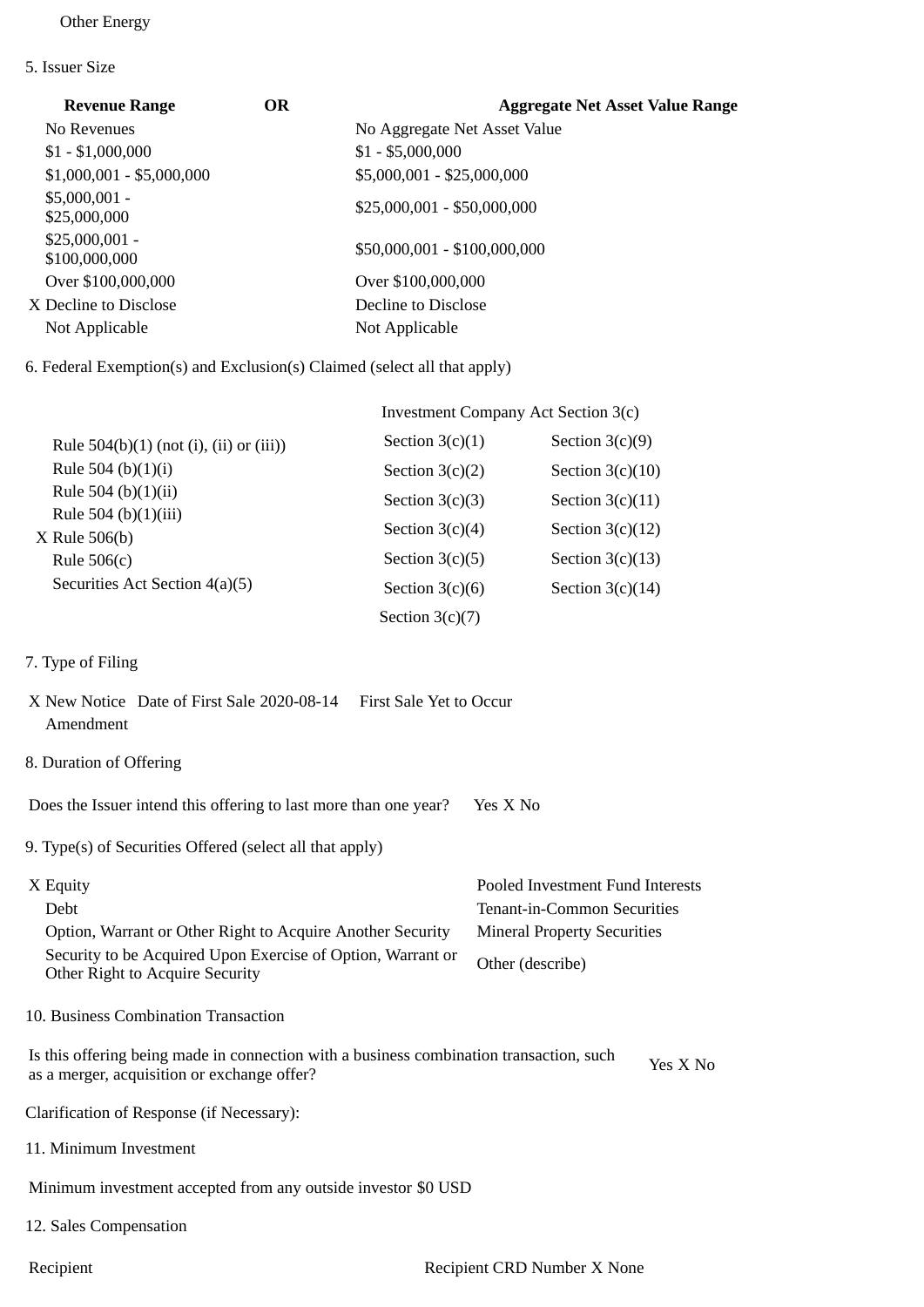| (Associated) Broker or Dealer X None                                                                                                | (Associated) Broker or Dealer CRD<br>Number | X None             |
|-------------------------------------------------------------------------------------------------------------------------------------|---------------------------------------------|--------------------|
| <b>Street Address 1</b>                                                                                                             | <b>Street Address 2</b>                     |                    |
| City                                                                                                                                | State/Province/Country                      | ZIP/Postal<br>Code |
| State(s) of Solicitation (select all that apply)<br>All<br>Check "All States" or check individual<br><b>States</b><br><b>States</b> | Foreign/non-US                              |                    |
| 13. Offering and Sales Amounts                                                                                                      |                                             |                    |
| \$6,000,000 USD or<br><b>Total Offering Amount</b>                                                                                  | Indefinite                                  |                    |
| <b>Total Amount Sold</b><br>\$2,730,000 USD                                                                                         |                                             |                    |
| Total Remaining to be Sold \$3,270,000 USD or                                                                                       | Indefinite                                  |                    |
| Clarification of Response (if Necessary):                                                                                           |                                             |                    |
| 14. Investors                                                                                                                       |                                             |                    |

Select if securities in the offering have been or may be sold to persons who do not qualify as accredited investors, and enter the number of such non-accredited investors who already have invested in the offering. Regardless of whether securities in the offering have been or may be sold to persons who do not qualify as accredited investors, enter the total number of investors who already have invested in the offering:

15. Sales Commissions & Finder's Fees Expenses

Provide separately the amounts of sales commissions and finders fees expenses, if any. If the amount of an expenditure is not known, provide an estimate and check the box next to the amount.

4

| <b>Sales Commissions</b> | \$0 USD Estimate |
|--------------------------|------------------|
| Finders' Fees            | \$0 USD Estimate |

Clarification of Response (if Necessary):

#### 16. Use of Proceeds

Provide the amount of the gross proceeds of the offering that has been or is proposed to be used for payments to any of the persons required to be named as executive officers, directors or promoters in response to Item 3 above. If the amount is unknown, provide an estimate and check the box next to the amount.

\$0 USD Estimate

Clarification of Response (if Necessary):

Signature and Submission

Please verify the information you have entered and review the Terms of Submission below before signing and clicking SUBMIT below to file this notice.

# Terms of Submission

In submitting this notice, each issuer named above is:

- Notifying the SEC and/or each State in which this notice is filed of the offering of securities described and undertaking to furnish them, upon written request, in the accordance with applicable law, the information furnished to offerees.\*
- Irrevocably appointing each of the Secretary of the SEC and, the Securities Administrator or other legally designated officer of the State in which the issuer maintains its principal place of business and any State in which this notice is filed, as its agents for service of process, and agreeing that these persons may accept service on its behalf, of any notice, process or pleading, and further agreeing that such service may be made by registered or certified mail, in any Federal or state action, administrative proceeding, or arbitration brought against the issuer in any place subject to the jurisdiction of the United States, if the action, proceeding or arbitration (a) arises out of any activity in connection with the offering of securities that is the subject of this notice, and (b) is founded, directly or indirectly, upon the provisions of: (i) the Securities Act of 1933, the Securities Exchange Act of 1934, the Trust Indenture Act of 1939, the Investment Company